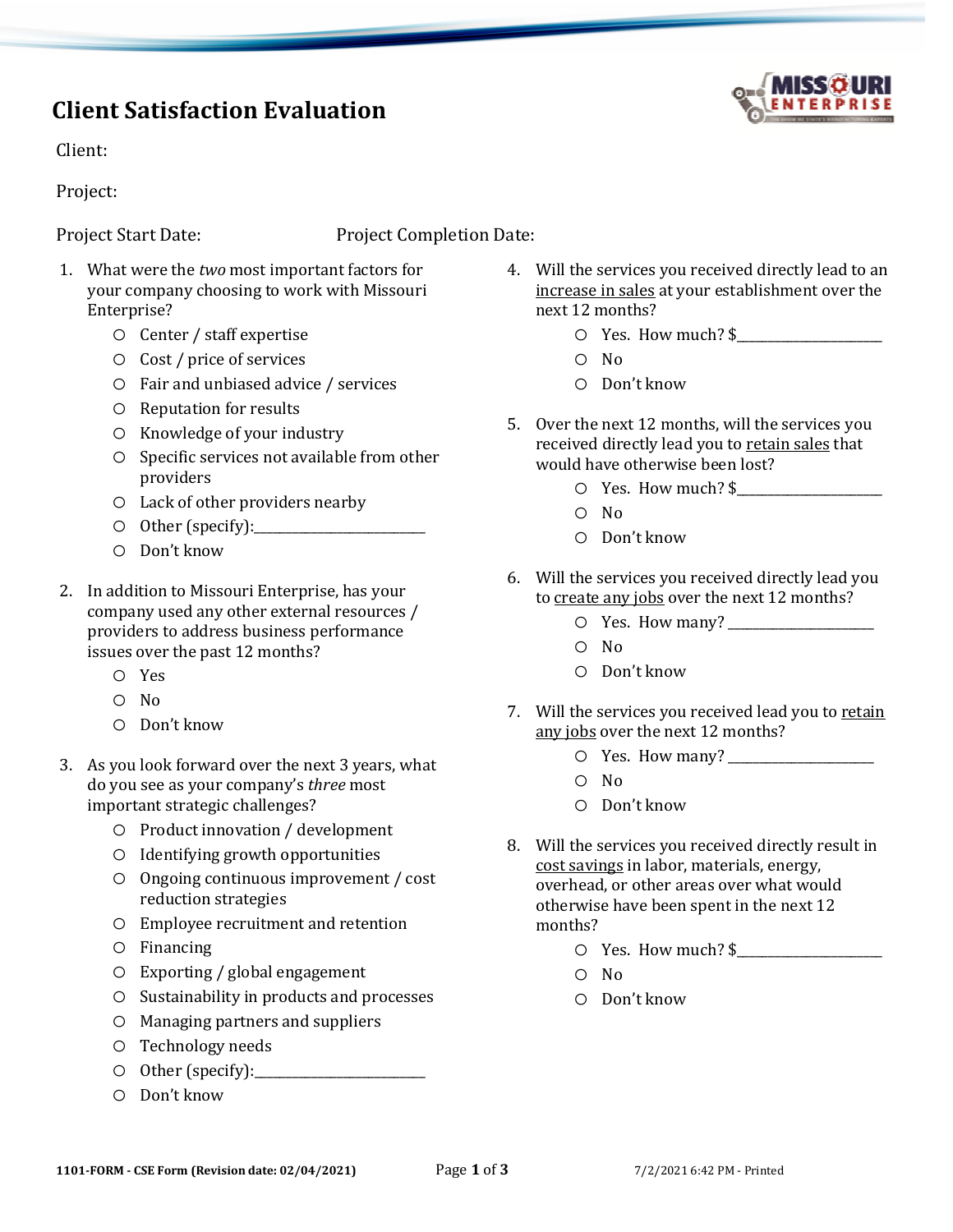

- 9. As a result of the services you received, will your company increase its investment over the next 12 months in:
	- a. New products or processes?
		- $\circ$  Yes. How much? \$
		- o No
		- o Don't know
	- b. Plant or equipment?
		- $\circ$  Yes. How much?  $\frac{1}{2}$
		- o No
		- o Don't know
	- c. Information systems or software?
		- $\circ$  Yes. How much? \$
		- o No
		- o Don't know
	- d. Workforce practices or employee skills?
		- o Yes. How much? \$\_\_\_\_\_\_\_\_\_\_\_\_\_\_\_\_\_\_\_\_\_\_\_
		- o No
		- o Don't know
	- e. Other areas of business?
		- $\circ$  Yes. How much?  $\frac{1}{2}$
		- o No
		- o Don't know
- 10. As a result of the services you received, will your company avoid any unnecessary investments or save on any investments in the next 12 months?
	- o Yes. How much was saved / avoided?  $\updownarrow$
	- o No
	- o Don't know
- **May we add your business to our published client listing, including the type of assistance we provided to you?**
	- $\Box$  Yes  $\Box$  No

## **May we contact you for a testimonial on how we have assisted your business?**

 $\Box$  Yes  $\Box$  No

Likely Likely  $O$  O 0 1 2 3 4 5 6 7 8 9 10

Not at all Very

11. Based on the benefits expected from the services

**Net Promoter Score**

10, 9= would definitely recommend

8, 7= might or might not recommend

6 and lower = would not recommend

(neither satisfied or unsatisfied)

(satisfied)

(unsatisfied)

provided, how likely would you be to recommend Missouri Enterprise to other companies, assuming they are not direct

competitors?

If you did not give a score of "10" what one thing could Missouri Enterprise have done to improve their score?

\_\_\_\_\_\_\_\_\_\_\_\_\_\_\_\_\_\_\_\_\_\_\_\_\_\_\_\_\_\_\_\_\_\_\_\_\_\_\_\_\_\_\_\_\_\_\_\_\_\_\_\_\_\_\_\_

\_\_\_\_\_\_\_\_\_\_\_\_\_\_\_\_\_\_\_\_\_\_\_\_\_\_\_\_\_\_\_\_\_\_\_\_\_\_\_\_\_\_\_\_\_\_\_\_\_\_\_\_\_\_\_\_

\_\_\_\_\_\_\_\_\_\_\_\_\_\_\_\_\_\_\_\_\_\_\_\_\_\_\_\_\_\_\_\_\_\_\_\_\_\_\_\_\_\_\_\_\_\_\_\_\_\_\_\_\_\_\_\_

\_\_\_\_\_\_\_\_\_\_\_\_\_\_\_\_\_\_\_\_\_\_\_\_\_\_\_\_\_\_\_\_\_\_\_\_\_\_\_\_\_\_\_\_\_\_\_\_\_\_\_\_\_\_\_\_

\_\_\_\_\_\_\_\_\_\_\_\_\_\_\_\_\_\_\_\_\_\_\_\_\_\_\_\_\_\_\_\_\_\_\_\_\_\_\_\_\_\_\_\_\_\_\_\_\_\_\_\_\_\_\_\_